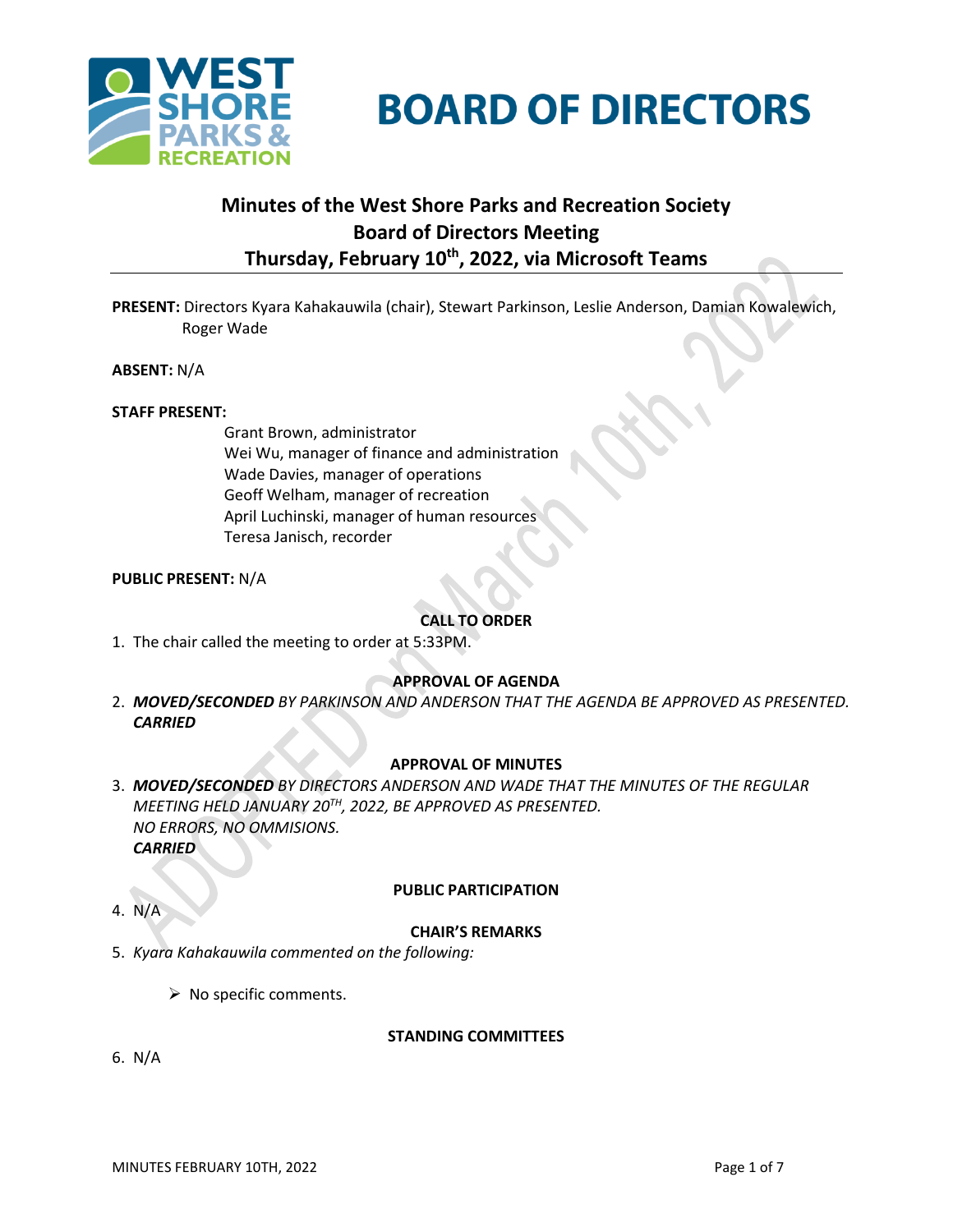#### **OLD BUSINESS**

#### **NEW BUSINESS**

#### 8. **a) Afterschool Care changes**

*Geoff Welham, manager of recreation, highlighted the following:*

- $\triangleright$  Our current 2021/22 ASC program requires us to pick up 138 children from nine different schools per day, in two school districts, #62 and #61.
- $\triangleright$  Due to severe staffing shortages this year we haven't been able to run at full capacity.
- $\triangleright$  The decision was made for the 2022/23 school year to eliminate one bus route that results in 11 children (8 families) from Lakewood and Millstream elementary without afterschool care. It does not affect the number of kids we care for as the 11 vacant spaces will be filled by siblings of existing children in the program as well as with children on extensive waitlists.
- ➢ Program staff also looked at contracting out the bus service portion to Wilson's transportation. The quote received was \$400/day for bussing only. This would be an additional \$75,000 expense annually and not feasible for the program.

There was group discussion in regards to the families being affected as they were mostly Highlands residents. The board members voiced concern about distancing them from the program but understood the decision. WSPR staff stated that if the parents were able to leave their job and bring the child(ren) to the rec centre, we could accommodate them in that way.

*MOVED/SECONDED BY DIRECTORS PARKINSON AND WADE THAT THE REPORT BE RECEIVED AS PRESENTED.*

## *CARRIED*

## **FOR INFORMATION**

#### 9. **a) Maintenance report**

*Ron Dietrich, maintenance supervisor, presented a PowerPoint presentation that highlighted the maintenance department, including the staff.*

The board thanked Ron for the presentation and showed their appreciation. It was very well received and quite informative.

#### **b) Strategic Plan and Priorities 2021-2025 Update**

*Grant Brown, administrator, highlighted the following:*

 $\triangleright$  Additions since the fall update are noted in bold on the report. The next update will be in June for the owners.

## **c) 2022 Budget Process Update**

*Grant Brown, administrator, commented on the following:*

- $\triangleright$  Approval has been received from Colwood, Langford, and Metchosin. View Royal just received their presentation this past Tuesday and it was approved to go to council.
- $\triangleright$  Highlands presented it to their council this past Monday night and it was approved.
- $\triangleright$  Budget should all be passed by next week.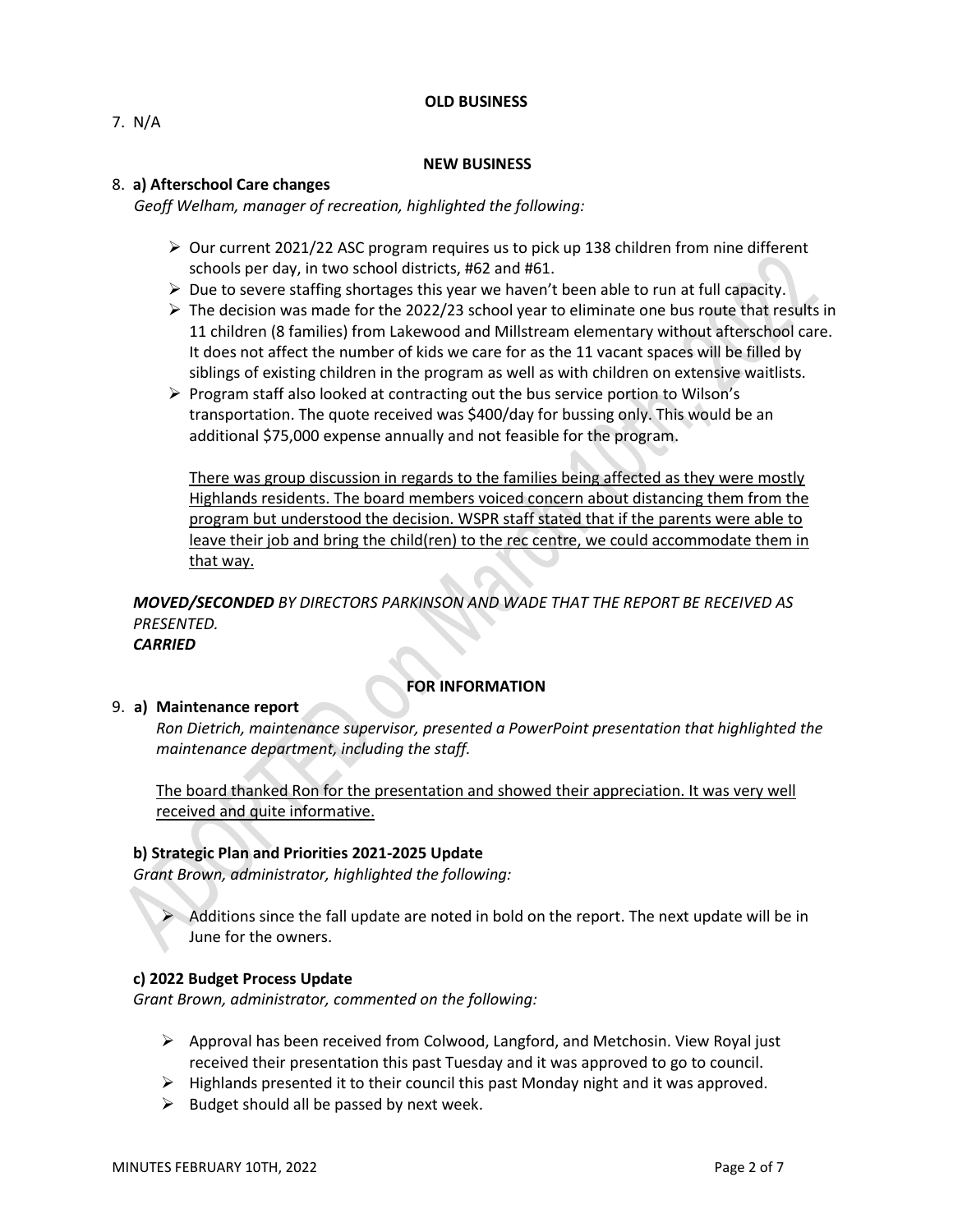## **d) Administrator's Report**

*Grant Brown, administrator, highlighted the following:*

## **Administration/Human Resources**

The finance team has begun the lengthy process of reconciling all general ledger accounts and closing off 2021. Many year-end related deadlines fall in early January, keeping the team very busy. February will be dedicated to preparing for the auditors who will begin their work in March.

Unfortunately, the Asset Management Plan project stalled in late 2021 as staffing vacancies required the alteration of short-term priorities. As the affected areas, namely finance, return to full staffing compliment, the work will pick back up and timelines re-established.

Human Resources is also heavily involved in year-end, assisting finance with payroll matters. The Retention and Recruitment committee held a follow up meeting to discuss their short and long-term plans. A more targeted approach using social media will be used to increase awareness of specific areas that are experiencing staffing shortages versus generalized "We are Hiring" messaging. Early February sees the HR staff involved in an arbitration hearing and a labour management meeting with the union.

The Senior's Association has deferred their opening and are planning on opening at the end of February after the next restrictions announcement. 695 seniors have already registered and are eager to get back to their friends and programming.

The West Shore Coalition was chosen by Hoyne Brewery as the featured charity in October, partial proceeds from the sale of growler fills from the Growler Station at the brewery. A total of \$1,150 was raised through this fundraiser.

## **Operations**

## **Maintenance**

Although a shortage of staff remains in the department, a recent hiring of five auxiliary staff is a welcome addition to the crew. General mechanical maintenance continues as staff work to ensure vital equipment runs optimally. The glass in the Q Centre press box was recently replaced with tempered glass, as an errant puck resulted in damage. The closure of fitness programs for much of January allowed crews to take care of many lingering maintenance items that were scheduled for the summer. This included the painting of offices, repairing and painting weightroom walls and moving equipment to accommodate the required spacing. The recent heavy rains led to the discovery of leaks in the roof above the Kids Cove and the JDF Arena lobby entrance. These have been repaired.

## **Parks**

The fields are holding up well, however, are beginning to show wear and tear. User groups tend to use the same areas of the fields for practice and have been asked to move drills around. Usage guides for all the mobile equipment are being developed to ensure all staff are safe and the equipment is maintained. These include pre and post usage checks which are part of WorkSafeBC requirements.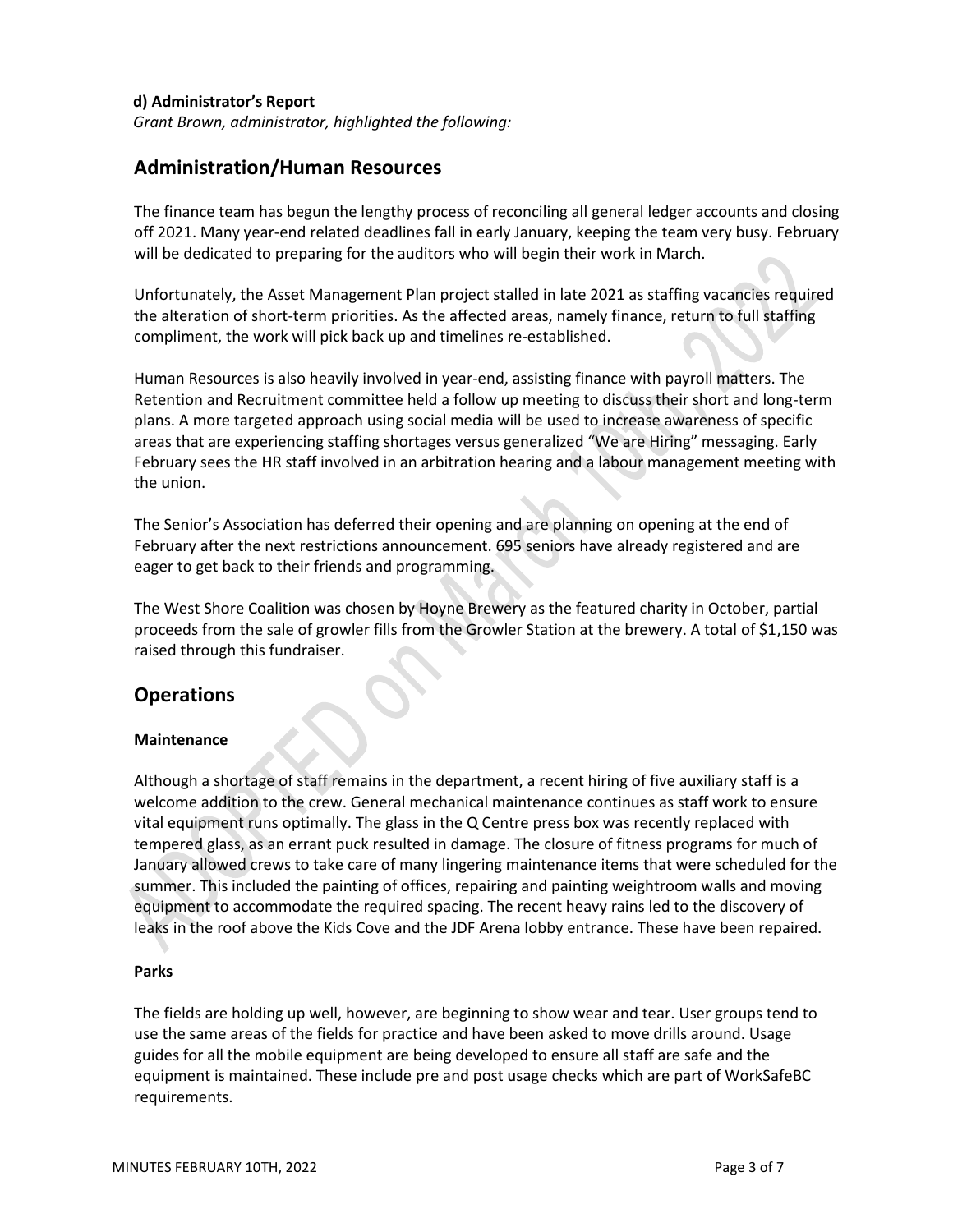The golf course remained closed for several days to allow the snow to melt and the greens and fairways to dry. "No Sheltering" signage is being installed around the park to dissuade the public from sleeping onsite. Crews have dug two trenches to allow for new electrical lines that will power some of the parking lot lighting that has become disconnected.

## **Programs**

## **Community Recreation**

Staff continue to work hard to cover all the staff shortages due to the new Omicron variant. The goal is always to keep programs running and we are thankful for all staff being so flexible and jumping into different areas to help. Special thanks to Eugene from fitness for helping in the afterschool care program while the weightroom and fitness area was closed.

Due to the reorganization of the arena and sports area, the community recreation team took on the sport programming portfolio and hired Donovan Coates as the youth and sport programmer to cover Carly Nurmsoo while she is on maternity leave. In his first few weeks he has found extra time in the ISC to add 3 new daytime pickleball sessions. Danielle Turner has been hired as the new afterschool care programmer. She will start part time hours in February and fulltime in April.

Staff have started the hiring process for spring break and summer camp staff, and the planning for the summer season. Nearly all spring break camps are full. As wel,l the annual process to apply for the summer jobs federal grant application for summer camp staff, lifeguards and parks workers, was completed with an announcement likely received in April.

Geoff met with staff and began the planning process for the childcare space's art project. In addition to the call for artists from the 5 member municipalities there will be a call for a youth and first nations artist to assist us with an art install in both the West Shore room and new Youth room. The two added spaces will be funded by WSPR and will include a \$500 honorarium as we are undertaking with the owner municipalities.

A Female Fundamentals Workshop was held for free in January with grant funding from an anonymous funder through Physical Literacy for Life. 17 participants from different organizations joined a Sport for Life presenter to learn why girls and women participate less in sport, drop out more and how we can create safe and welcoming environments and programs for girls in our centres. The Girls Got Game program started in January with 17 girls registered.

Centennial Centre underwent its annual shutdown in early January. The lobby and Oak room received a refresh, new sinks were installed in all washrooms, and general maintenance and repairs were completed throughout the inside and outside of the building. The art studio (Spruce Room) was reorganized in preparation for January art programs including a new community favourite, preschool pottery workshops. Children aged 4-7 years can try out a one-hour pottery workshop where they create a pottery project from start to finish including hand building and glazing. Their items are then fired in our onsite kilns. The young artists are so proud of their creations when they see the finished projects.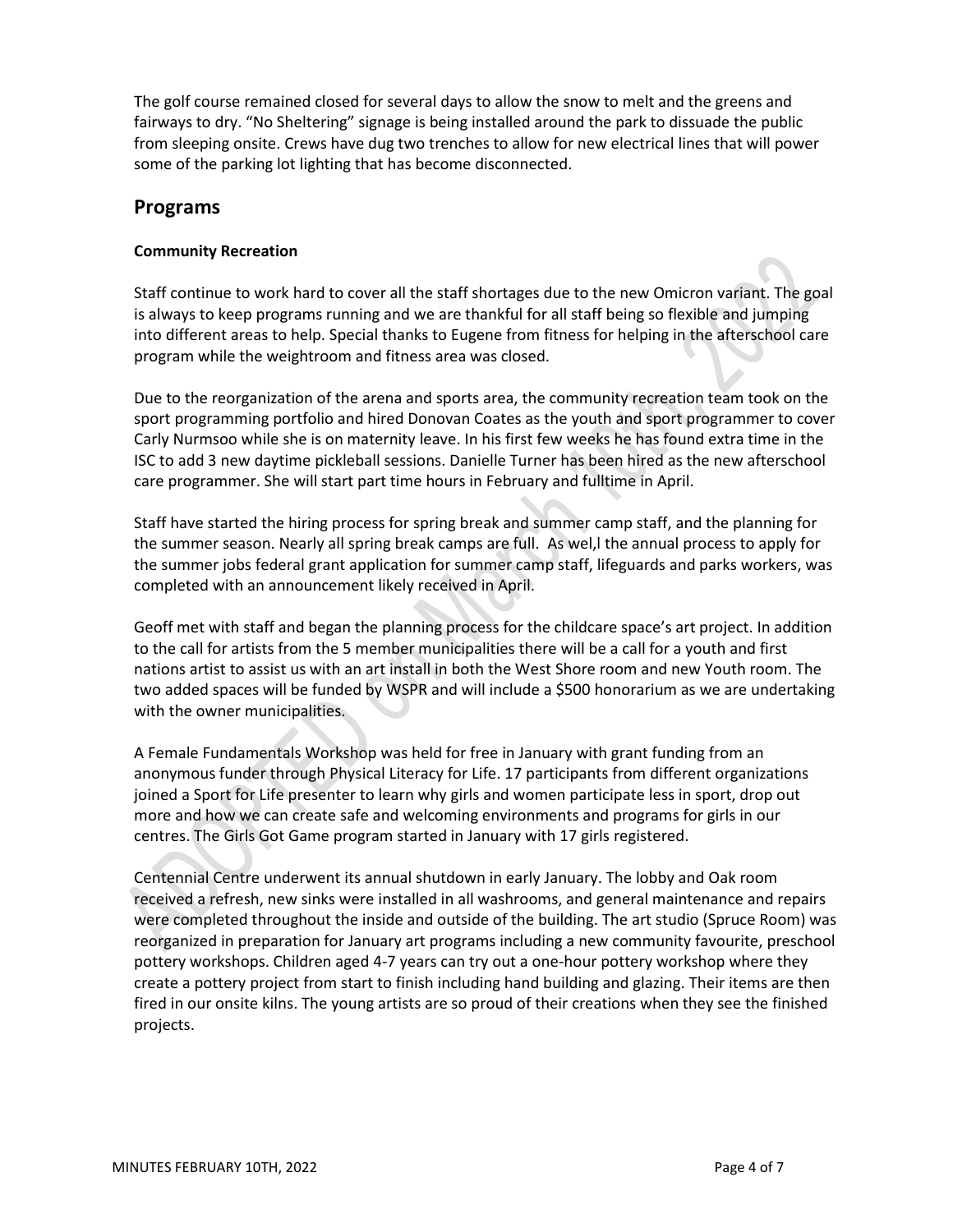## **Aquatics, Fitness and Weights**

The month of January started off with both the weightroom and fitness classes closed to the public due to the December 22<sup>nd</sup>, 2021, Provincial Health Order restrictions. The fitness department utilized this time to complete tasks that are difficult to complete during normal operations including deep cleaning, maintenance and updating small equipment. The fitness studio received a few new pieces of small equipment, and the storage room was reorganized. The Maintenance department assisted the fitness department in completing maintenance and repair tasks that had been previously scheduled for a separate shutdown in summer 2022. These tasks included repairs to walls, paint, equipment maintenance and deep cleaning.

On January 20<sup>th</sup>, 2022, the weightroom was reopened to the public for reserved drop-in times with a maximum of 36 participants. Time blocks are 1 hour and 45 minutes with a 15-minute break between sessions for cleaning and air ventilation. Patrons can reserve their times through the website, inperson or by phone through reception. Group fitness classes resumed January 24<sup>th</sup> and saw a slow return of participants to classes. Class numbers have been maxed to 15 to ensure adequate distancing and have longer breaks between classes for air ventilation.

Overall, patrons have been very positive and appreciative of the weightroom and fitness classes resuming and are abiding to all restrictions. We hope to see growing numbers as activities return.

The change to the health order in December also affected pool use through January as staff had to plan effectively to adapt to the increased COVID numbers and mandatory POV for all pool users and spectators as new programs were starting up. Despite some swimming lessons being delayed due to instructor illness, we are seeing a successful start to our programs. Adaptations were made to ensure that instructors and participants can safely distance from one another, and our latest new hires are doing a fantastic job. Our AquaFit program was initially delayed due to staffing issues, but it has resumed late January with excellent participation numbers. We have added a deep-end only class on certain days and are currently offering a total of six classes a week.

## **Sports**

The department continued hiring staff, adding to the food & beverage, security, and skate shop teams.

January brought Erin Pirot back to the arena and events team after helping with community recreation for the last year. Her new role is the arena and events programmer. The department is thrilled to have her back.

The Intelligenz software program and staff training continued into January and now all departments are up and live with the new system. There are some great new features for the bookings staff. The staff have been patient and understanding while everyone works through the challenges inherent while learning a new system.

The poor weather and snow continued to hamper the golf course in the early part of January but now that the snow has gone the course is busy on the days where the weather cooperates. Staff are still learning the new reports that will give us the statistics that are equivalent to the old system. Stay tuned on some fun golf stats in the months to come.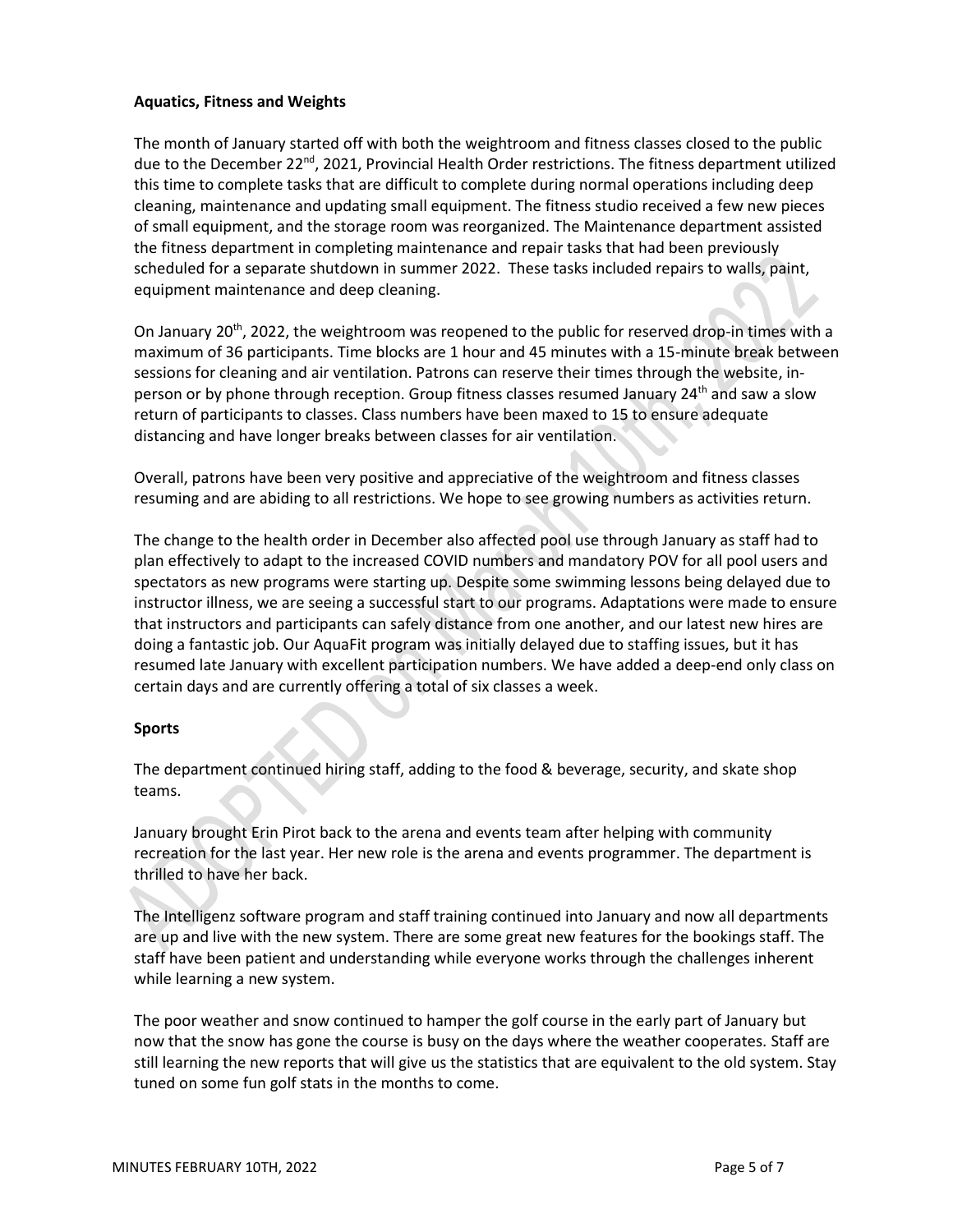The new skate staff attended the regional skating lesson instructor training workshop on January 23<sup>rd</sup>. This has been a great regional initiative where all the recreation centres send their staff to be trained as an instructor with a program that is consistent across our region, like swimming lessons. This allows any child to move from recreation centre to recreation centre for lessons.

Some of the events that were mentioned last month are becoming a reality now. BC hockey will host the U15 & U16 Program of Excellence camps April 1-3 in The Q Centre Arena. 15 and 16-year-old players from across the province will attend stage one of their attempt to make team BC for their respective age group.

## **Inclusion, Diversity and Equity**

Daycare, preschool and afterschool care currently have 12 inclusion children that are being supported by WSPRS staff and funded through Island Health. The LIFE program is now accepting new membership for 2022. The Francophone Society of Victoria had an open house on January 22<sup>nd</sup> to promote their upcoming children's French programming which is running on Saturdays in the senior's centre. They are running children's dance, art and theatre programs along with a yoga in French program on Tuesdays in the Fieldhouse.

The Intermunicipal Health and Recreation Providers (HARP) Older Adult Subcommittee is offering programming for seniors who are staying at home and isolating. A 6-week program where a box of activities is provided each week and the session is done online or over the phone. WSPRS will also be working with M'akola Housing to offer an indigenous session in the spring.

## *Grant Brown, administrator, added the following to the report.*

 $\triangleright$  The asset management plan is still ongoing and due to some staffing changes, it had slowed down. It is starting to pick back up and there will be a March update.

There was a comment from the board that when we are looking at next year's budget process, there will be new councils in place so having the asset management plan would be good to bring forward to them.

- $\triangleright$  The Seniors have delayed their return until the province's next update. They should be opening up later this month.
- $\triangleright$  Donovan Coates is our new sports programmer who is covering a maternity leave; and Danielle Turner is our new ASC programmer.
- $\triangleright$  We also welcomed the return of Erin Pirot to the arena and events programmer position.

*MOVED/SECONDED BY DIRECTORS ANDERSON AND WADE THAT THE REPORTS for 9.A), B), C) AND D) BE RECEIVED AS PRESENTED. CARRIED*

## **RON DIETRICH LEFT AT 6:26PM**

## **IN CAMERA**

10. *MOVED/SECONDED BY DIRECTORS WADE AND ANDERSON THAT THE MEETING MOVE IN CAMERA. CARRIED*